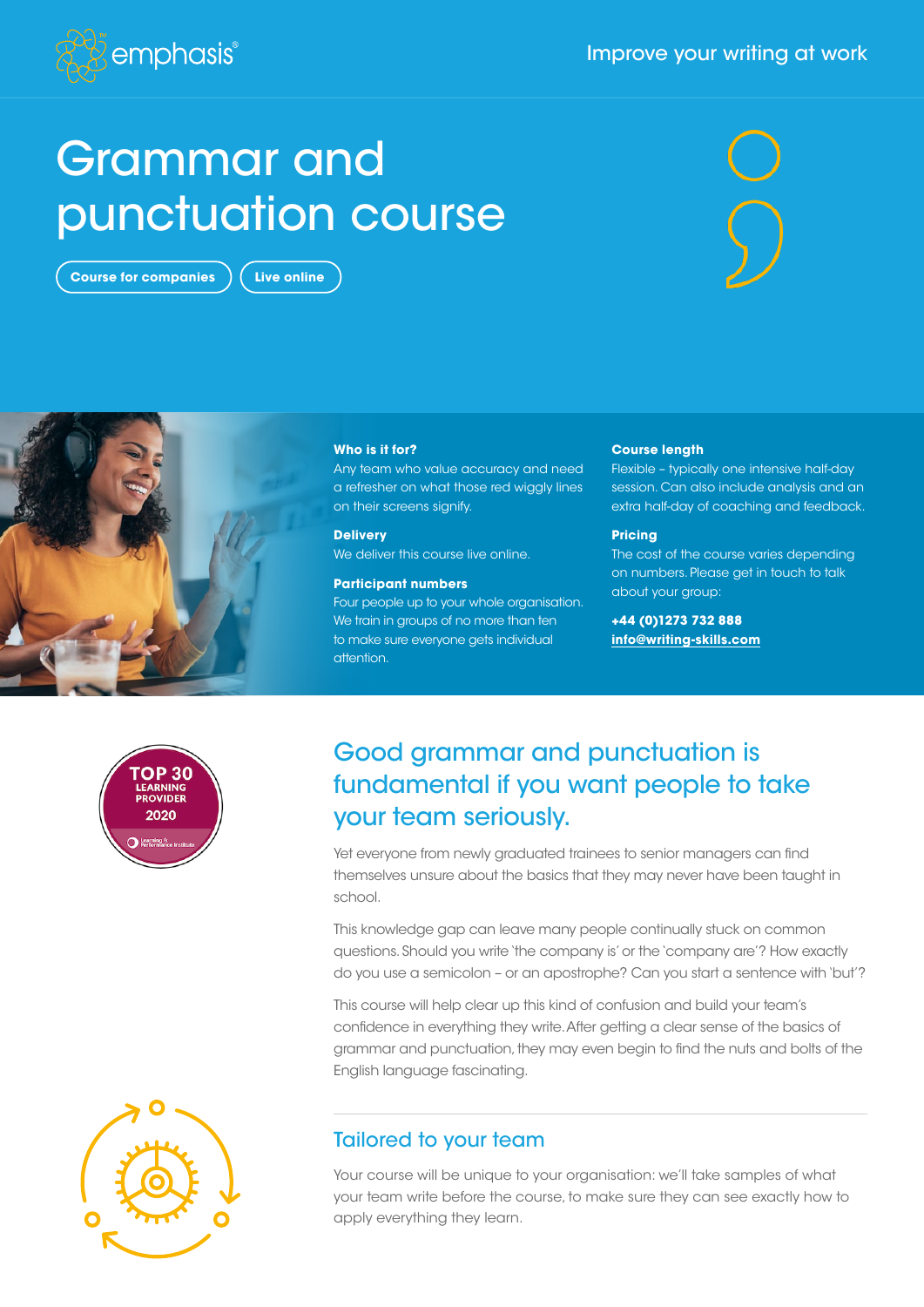

'Seamless use of technology. Some of the best interaction I have experienced on an online course.'

Harry Folkes,

## Bespoke virtual training that works

Online training is the natural choice in a world where remote working is more widespread than ever.

We've been running remote-learning programmes for over ten years, continually refining our approach in that time. So we've learned how to design online sessions that ensure delegates can learn as effectively as possible.

Group sizes are kept small to guarantee each delegate gets the individual attention they need. And they'll never find themselves sitting passively through a lecture. Live polling, breakout rooms and activities, shared whiteboards and other tools ensure participants have a highly engaging and collaborative experience.

Your team will be able to attend from anywhere. All they each need is a computer, a headset and stable internet access.

And after the training, delegates will have a year's access to our businesswriting helpdesk.

## Learning objectives

On this course, your team will learn how to:

- $\odot$  use punctuation correctly
- G explain some useful grammar terms
- $\odot$  use the right style for different documents
- G avoid obeying common grammar and punctuation myths
- G challenge entrenched opinions
- $\odot$  write more confidently, accurately and clearly.

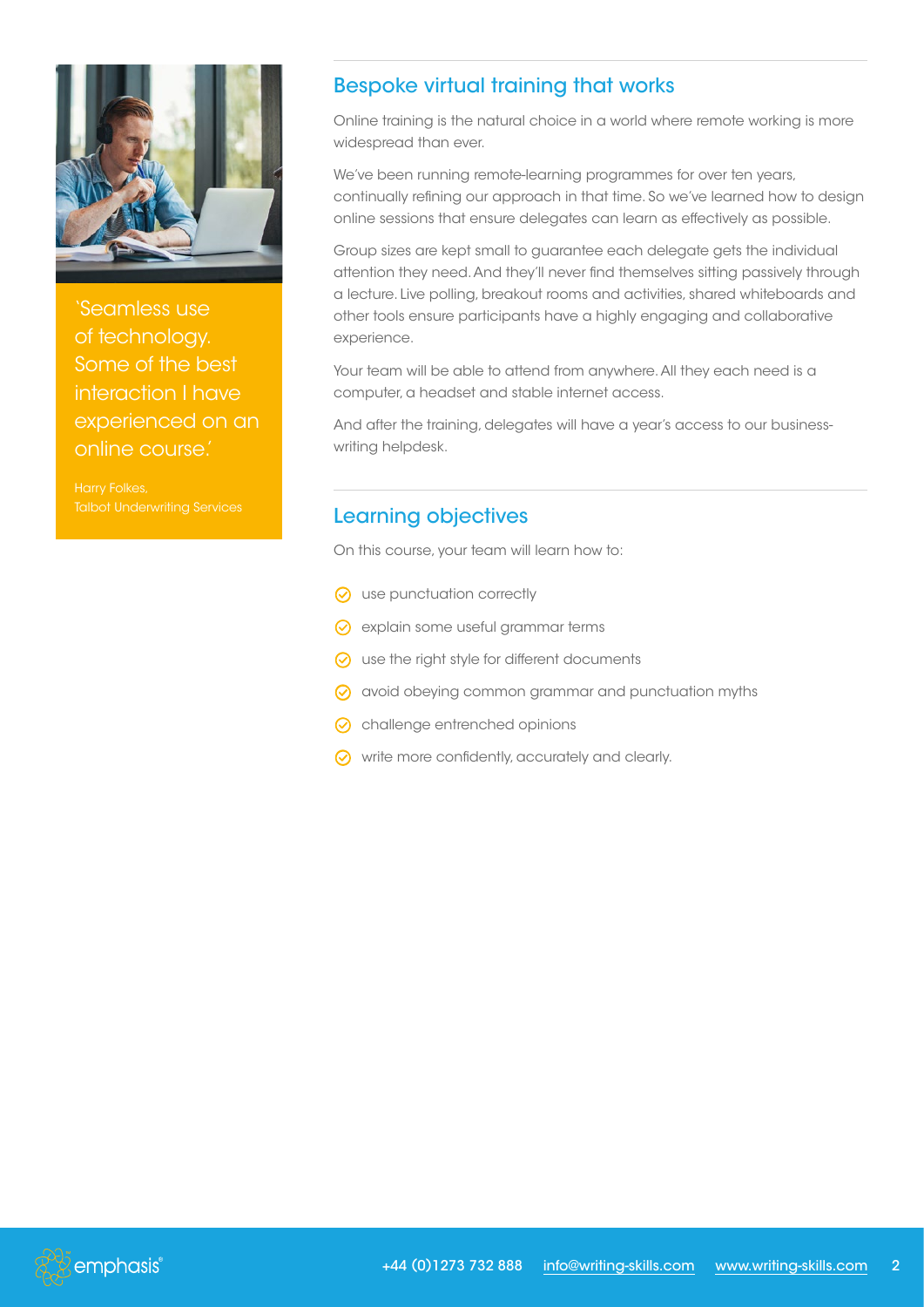

## What does the programme include?

This course typically runs as an intensive half-day session, covering the fundamentals of grammar and punctuation.

You can also include our unique individual writing analysis, designed to focus on your team's current grammar and punctuation skills. Here, we will analyse a sample of each delegate's writing before the course and produce a graph of the results – showing both strengths and areas that need work.

With this approach, your team will also have an additional half-day of oneto-one coaching sessions. The trainer will talk through the analysis results with delegates individually, giving them targeted feedback that means they can focus on their problem areas and make rapid improvements.



### A blended approach for lasting learning

Your team will learn a lot on this intensive course. But changing writing habits takes time and practice. So you have the option of combining this training with other elements for even better results and lasting change.

You could choose to run a coaching clinic: a follow-up day of individual coaching sessions that can identify and target any ongoing problem areas. Or you can complement the training with **targeted seminars**, bespoke webinars or e-learning.

Contact us to discuss the best blended programme for your team.

## Trusted by over 6,000 organisations worldwide, including:



Deloitte.